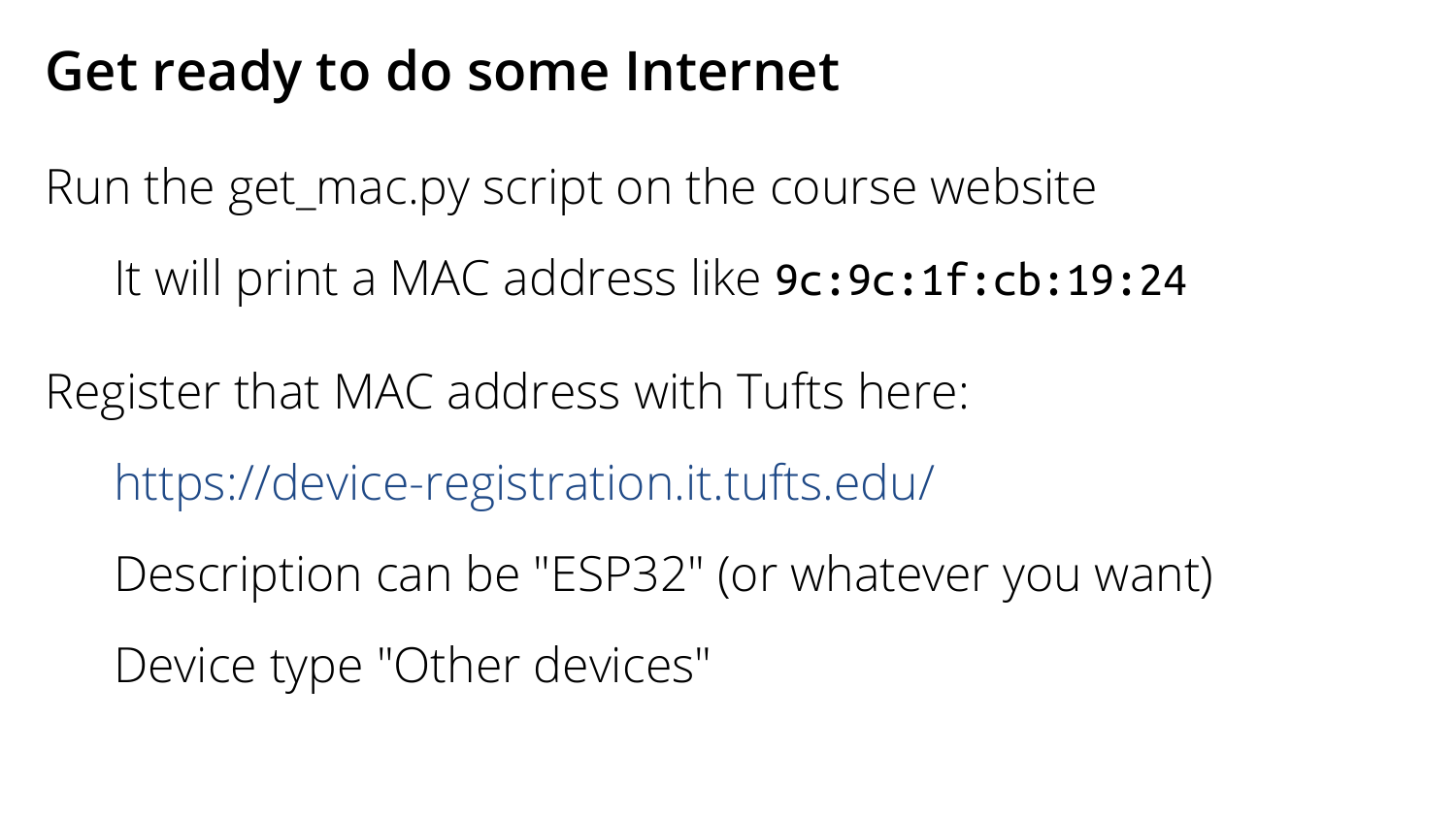# **EN 1: Engineering in the Kitchen**

Steven Bell 2 November 2021

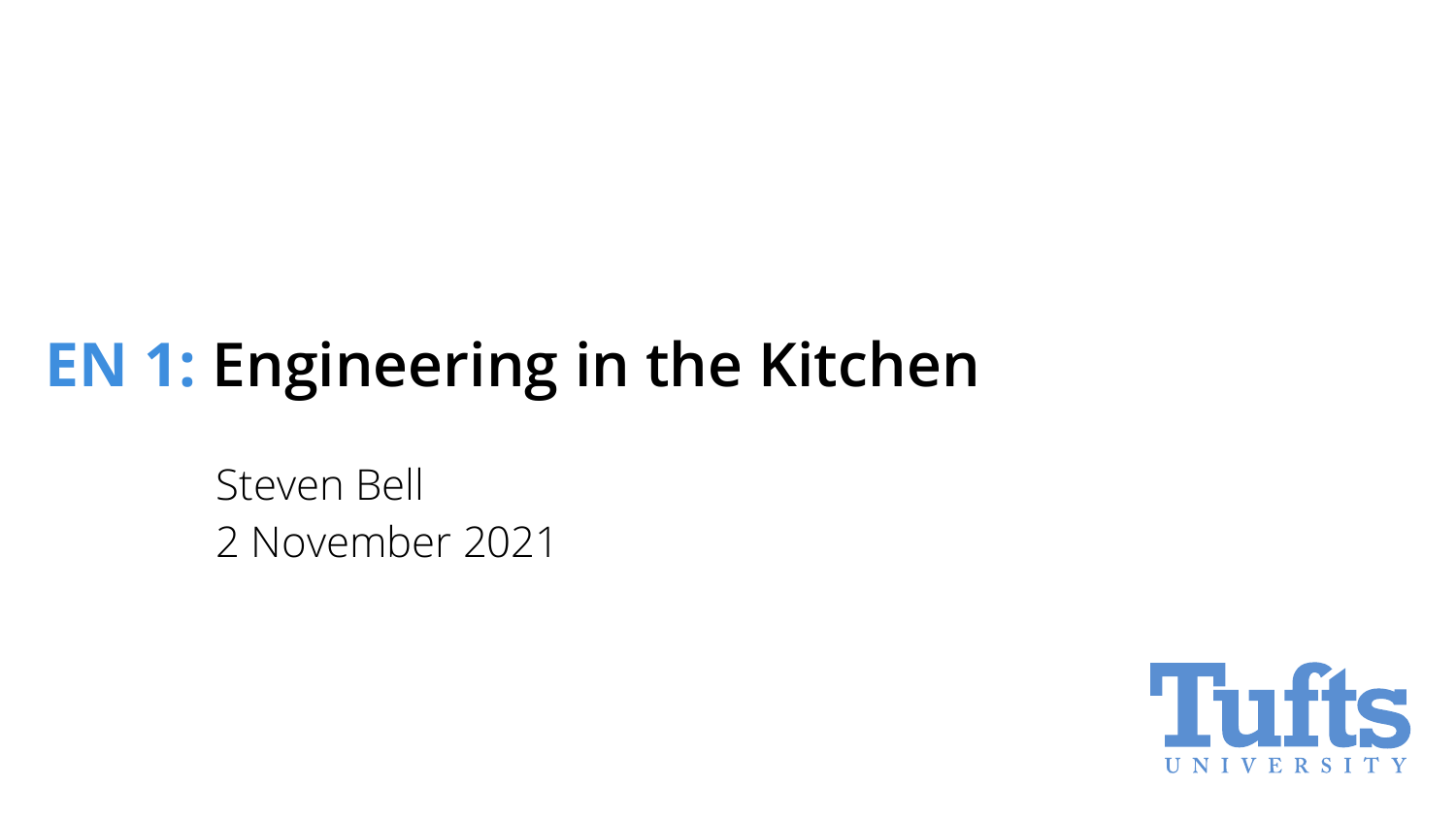#### **Roadmap to project 4**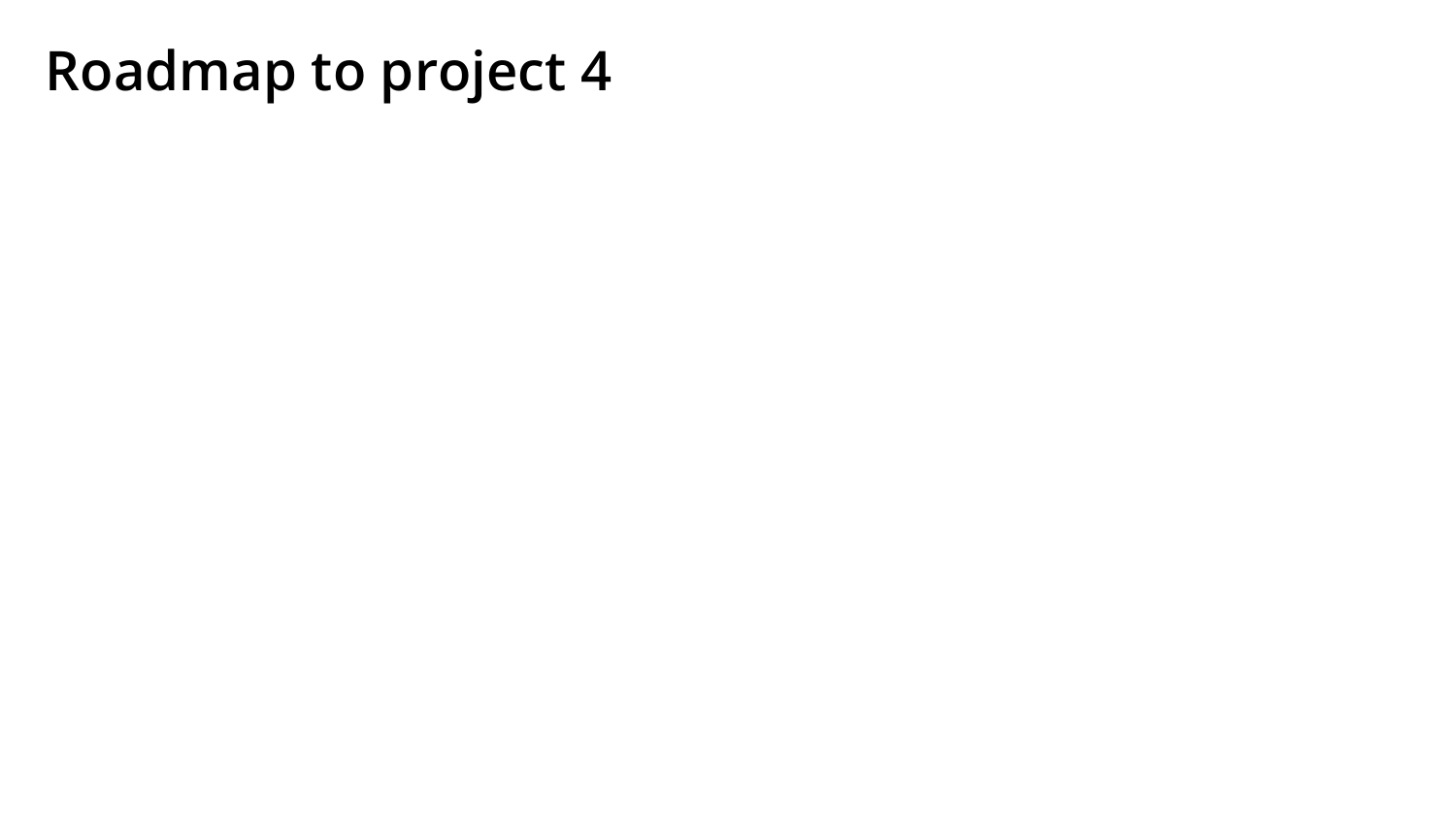# **Objectives**

By the end of class today, you should be able to:

- Explain what MAC and IP addresses are
- Explain what an "API" is
- Connect your ESP32 to the Internet
- Pull interesting data from public APIs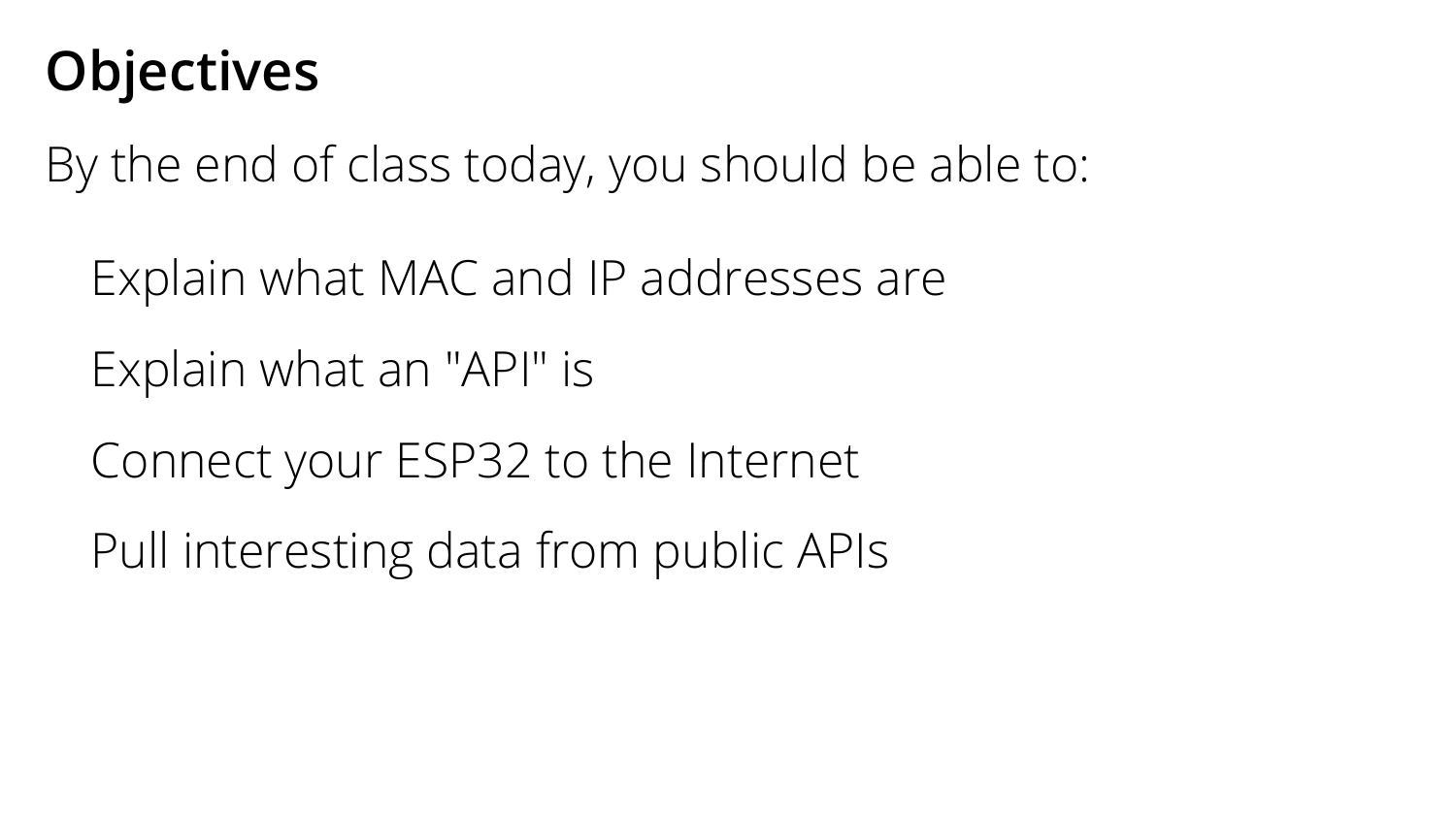### **MAC addresses**

Uniquely identify a device

 $2^{48}$  possible addresses  $\sim$  = 256 quadrillion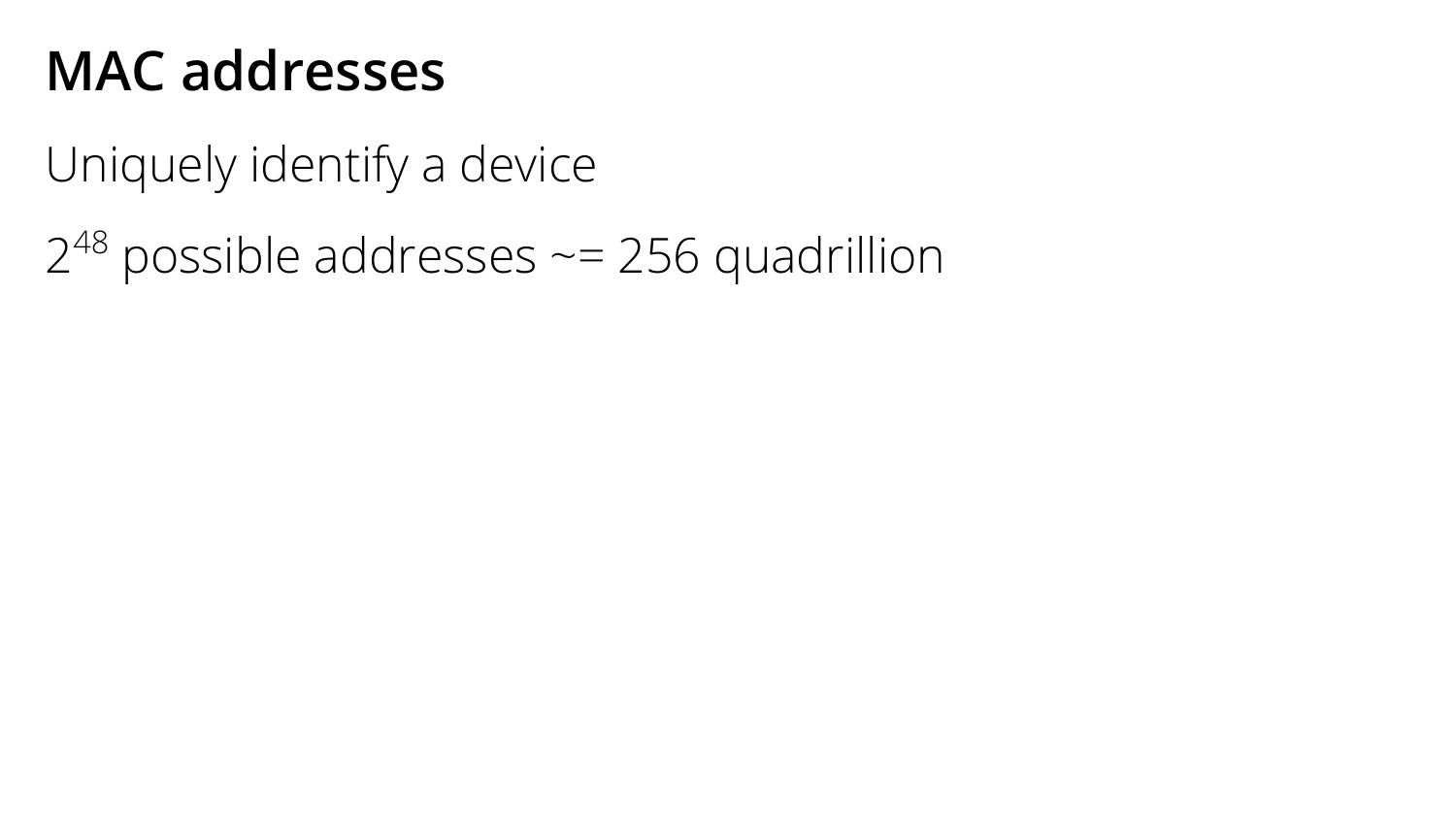### **IP addresses**

IP addresses are assigned, not intrinsic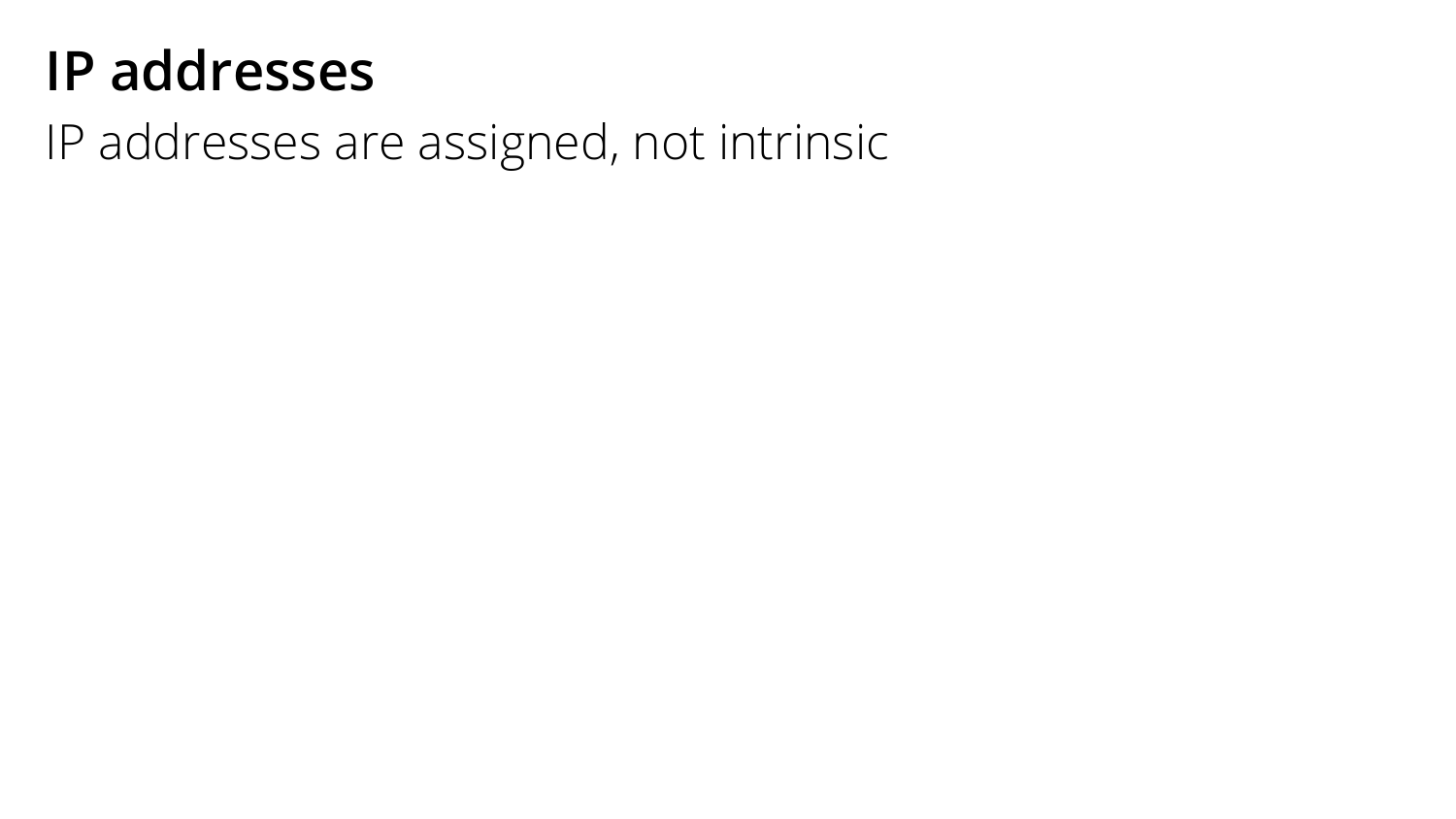# **Domain name system (DNS)**

#### Like a giant address book of the Internet

Try http://130.64.23.7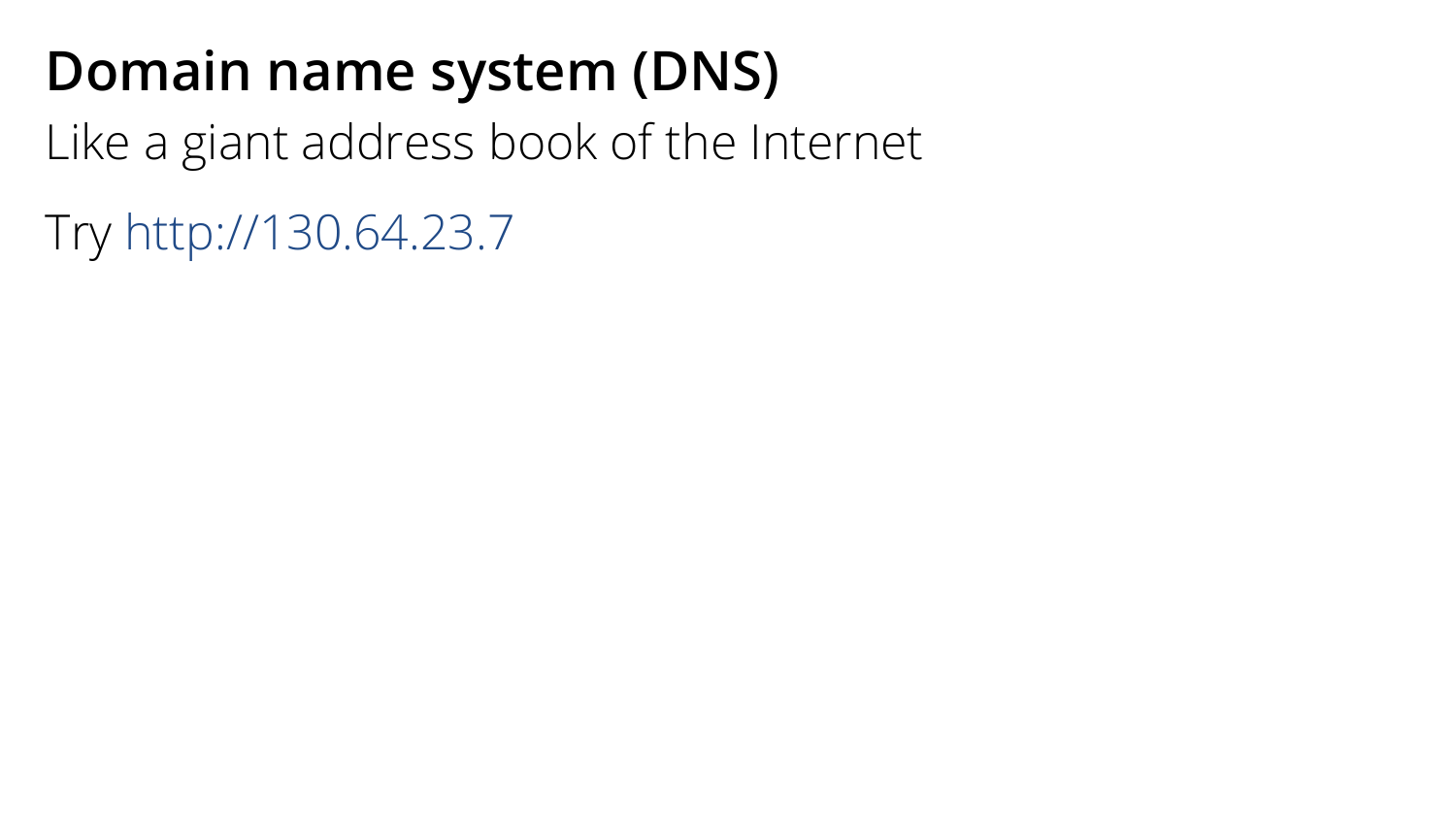# **TCP / HTTP**

How do I guarantee delivery when my delivery agent makes no promises whatsover?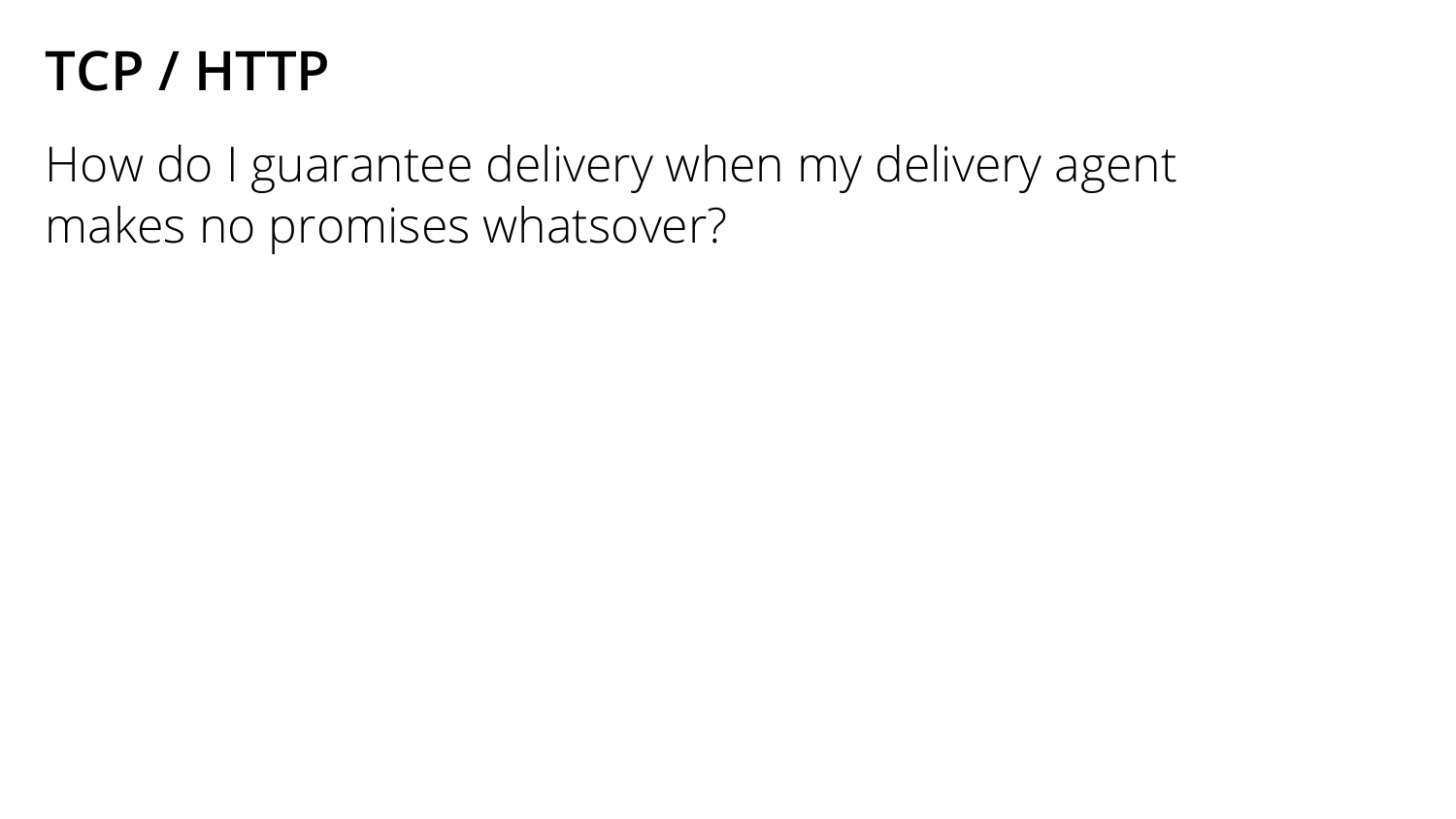# **Grabbing web pages with Python**

import urequests

# Connect to the WiFi network as before

response = urequests.get('http://en1-pi.eecs.tufts.edu') print(response.text)

You can do this on your computer too using requests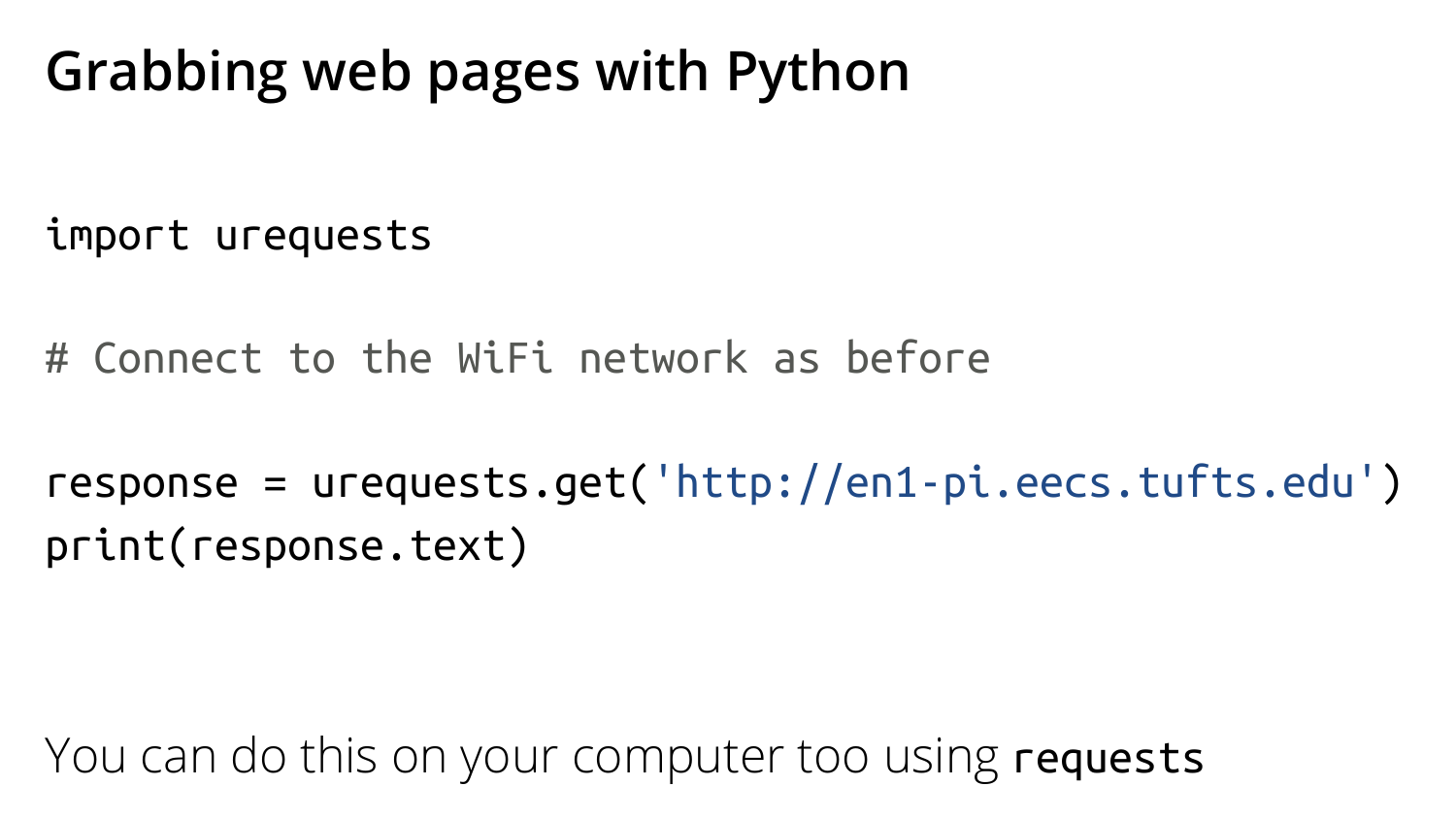#### **Grabbing data from the Internet**

response = urequests.get('http://en1-pi.eecs.tufts.edu/data')

 $blob = response.join()$ 

You can do this on your computer too using requests